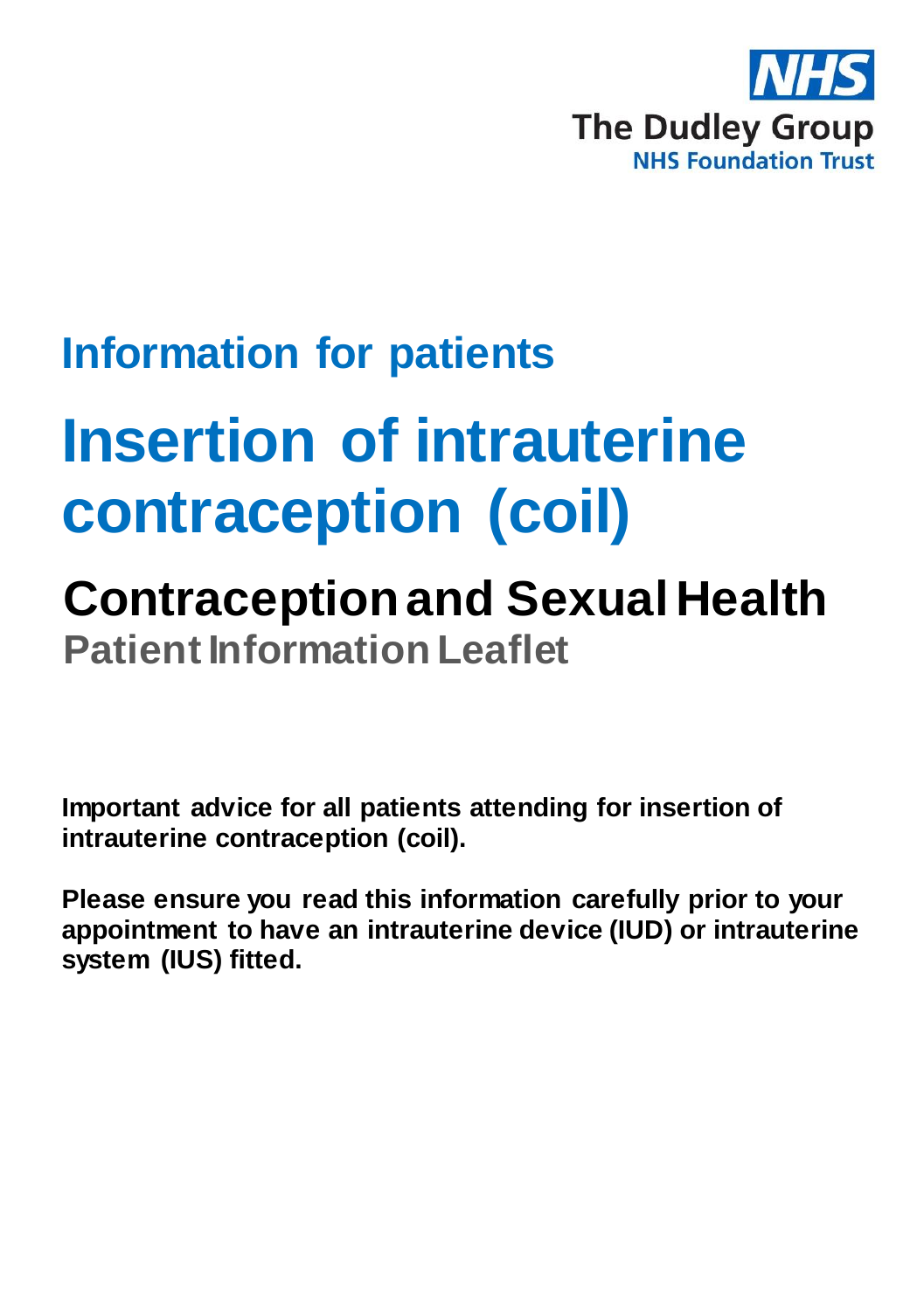## **Contraception prior to your appointment**

There must be no risk of pregnancy prior to your appointment. If you are at risk of pregnancy, we may have to rearrange your appointment for another day.

To ensure we can insert the device, you should:

• Continue using a hormonal method of contraception (pill, patch, ring, injection or implant) until the day of your appointment, or

• Use condoms on every occasion you have sex for at least three weeks before your appointment, or

• Abstain from sexual intercourse altogether for at least three weeks before your appointment.

If you are replacing an IUD/IUS which is not out of date, please ensure you avoid any unprotected sex for **seven** days and please use condoms before your appointment. This is to prevent pregnancy in case we are unable to insert a new device after removing the old one.

#### **Infection screen prior to your appointment**

We will do a sexual health screening for chlamydia and gonorrhoea prior to fitting a coil on everyone.

#### **On the day of your appointment**

Ensure you have had something to eat, such as a light breakfast or lunch. Please take your usual pain relief tablets about 60 minutes before your appointment.

We will provide sanitary towels.

## **After having the IUD/IUS fitted**

You may experience some slight pain in your pelvis. This may last a few hours, and in some cases, it may continue for a few days. You may experience occasional pains and vaginal bleeding, however, if you do experience severe pain or abdominal bleeding and you cannot contact the Contraception and Sexual Health Department, please attend the Emergency Department.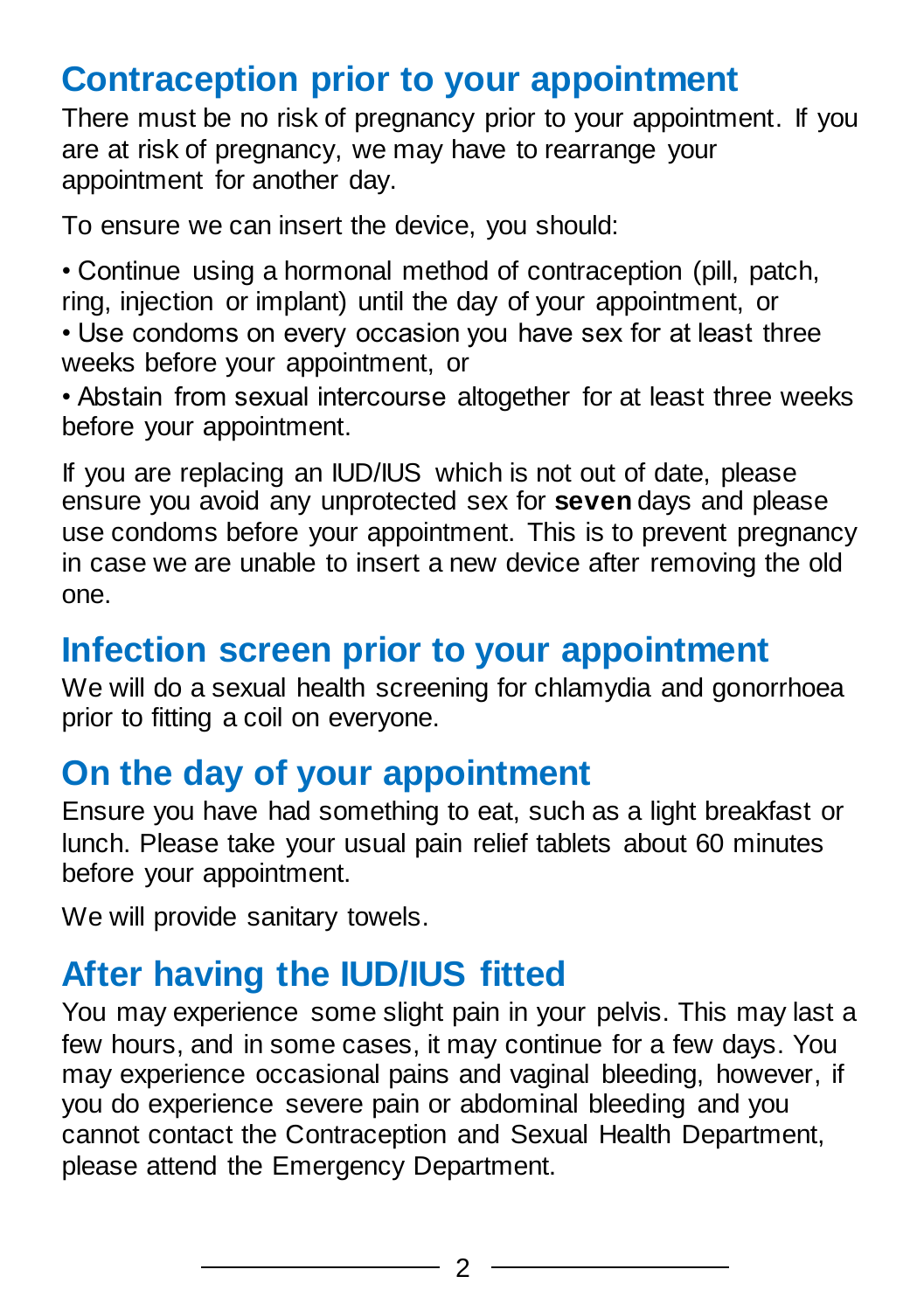Please do not have sex or use tampons for the first **two** days to avoid any additional risk of infection. Your next period may also be slightly earlier or heavier. Mooncups and tampons do not appear to be associated with an increased risk of coil expulsion, so they can be used after the insertion of a coil.

## **Protection against pregnancy**

You will be protected from pregnancy immediately following the insertion of a copper coil (IUD), and if the hormonal coil (IUS) was inserted within the first **seven** days of your last natural period cycle. If you have a short cycle (23 days or less), this may not be the case. Your nurse or doctor will advise you.

If a hormonal coil (IUS) is fitted more than **seven** days after the onset of your period, you will need to use an extra method of contraception for the first **seven** days after insertion.

## **Possible risks**

- Risk of damage to the womb is less than two in 1000.
- Risk of expulsion is around one in 20, and is most common in first three months of fitting.
- Failure rate of approximately one per cent per year of use. If you get pregnant, you need to get in touch with your GP or Sexual Health Department as there is a small risk of ectopic pregnancy.
- The coil does not protect against sexually transmitted infections.

## **Follow-up**

If you experience any unusual pain or pain during sex, increased bleeding or vaginal discharge, or fever in the first three weeks after your device is fitted, please call the clinic to arrange an appointment. This is because you may have an infection. Routine follow-up is not needed if you are able to feel your threads and are happy with your coil. The nurse or doctor will advise you on how to do this.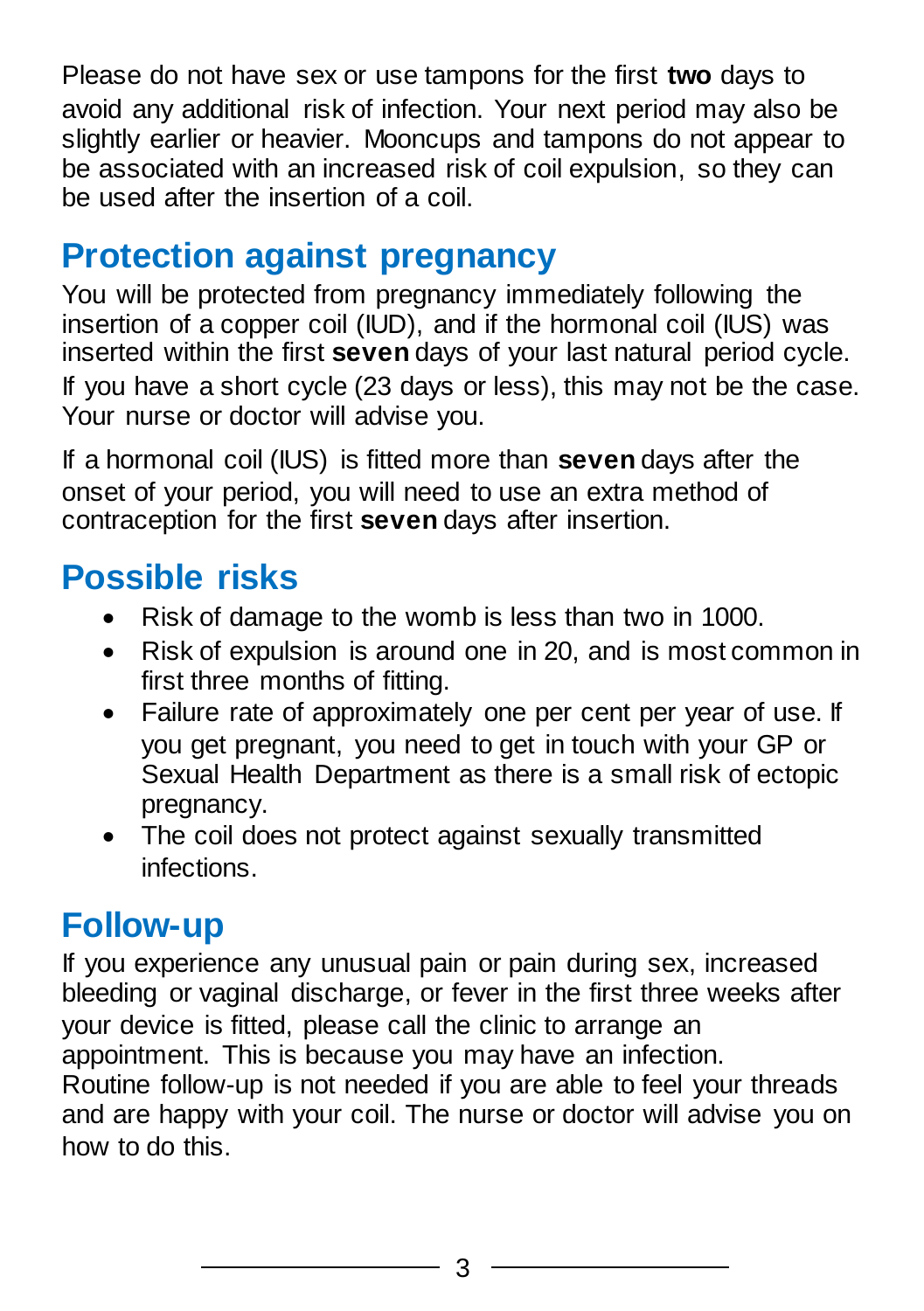If you cannot feel the threads, you feel the device has moved or if you can feel the device itself, please use an alternative method of contraception such as condoms as you may not be protected from pregnancy. Contact the clinic to make an appointment to check.

#### **Contact us**

Contraception and Sexual Health Brierley Hill Health & Social Care Centre First Floor Venture Way Brierley Hill DY5 1RU

Telephone: 01384 321480

[http://www.dgft.nhs.uk/services-and-wards/sexual-health](http://www.dgft.nhs.uk/services-and-wards/sexual-health-community/)[community/](http://www.dgft.nhs.uk/services-and-wards/sexual-health-community/)

#### **Patient Advice and Liaison Service (PALS)**

Freephone**:** 0800 073 0510 (9am to 5pm, Monday to Friday) Email: dgft.pals@nhs.net